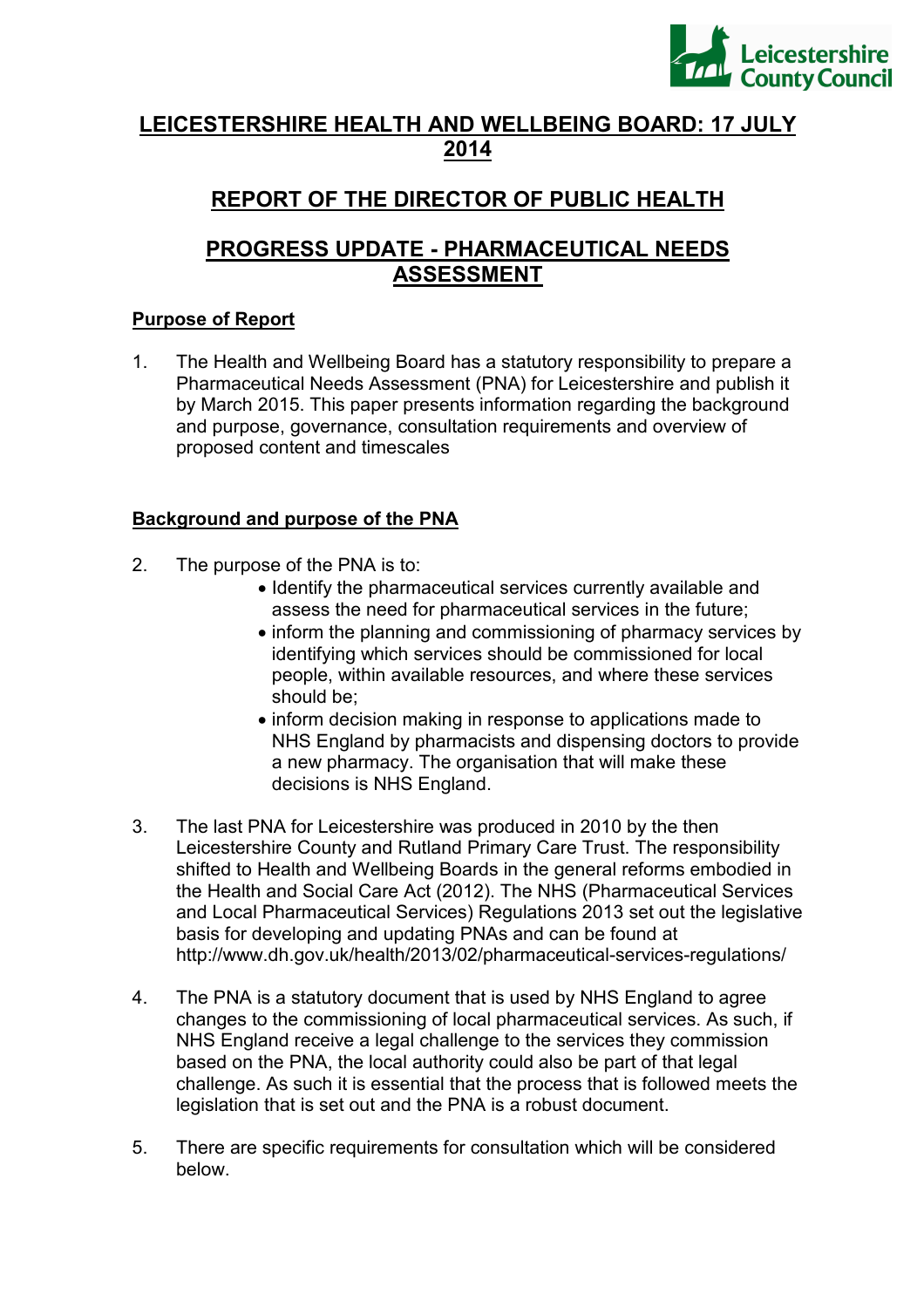6. The PNA will need to be signed-off by the Health and Wellbeing Board by the end of March 2015.

## **Governance**

- 7. Arrangements for governance of the production of the PNA were approved by the Joint Health and Wellbeing Board / JSNA Steering Board. The key features are as follows:
	- Interagency PNA Project Team Because many of the relationships required for the PNA are Leicester, Leicestershire and Rutland (LLR) wide – involving representation from NHS England Area Team, the Leicestershire Pharmaceutical Committee, Local Professional Network for Pharmacists and the Leicester, Leicestershire and Rutland Local Medical Committee - a PNA Project Team has been established to support this work across the three Health and Wellbeing Boards, provide mutual assistance, identify any economies of scale that can be delivered through joint work and to ensure that there is an effective process for the development of the PNA. It should however be clear that there will be separate PNAs which will reflect local needs and priorities for each of Leicester, Leicestershire and Rutland and each will be signed off by the respective Health and Wellbeing Board.
	- The terms of reference and membership of the PNA Project Team were approved by the Joint Health and Wellbeing Board / JSNA Steering Board.
	- Accountability and sign-off the Joint Health and Wellbeing Board / JSNA Steering Board will approve the pre-consultation draft version of the PNA and provide assurance to the Health and Wellbeing Board that the final PNA is an accurate reflection of the pharmaceutical needs of the population and has been developed using robust processes. The PNA Project Team will report regularly to the Joint Health and Wellbeing Board / JSNA Steering Board and submit the preconsultation draft PNA for approval in September 2014.
	- Resourcing The principal resourcing for the development of the PNA is provided by the Leicestershire County Council Public Health Team, with information and advice provided through the PNA Project Team by NHS England, the LPC, CCGs and others
	- Conflict of interest All members of the PNA Project Team have signed a declaration regarding confidentiality and any conflict of interest they may have.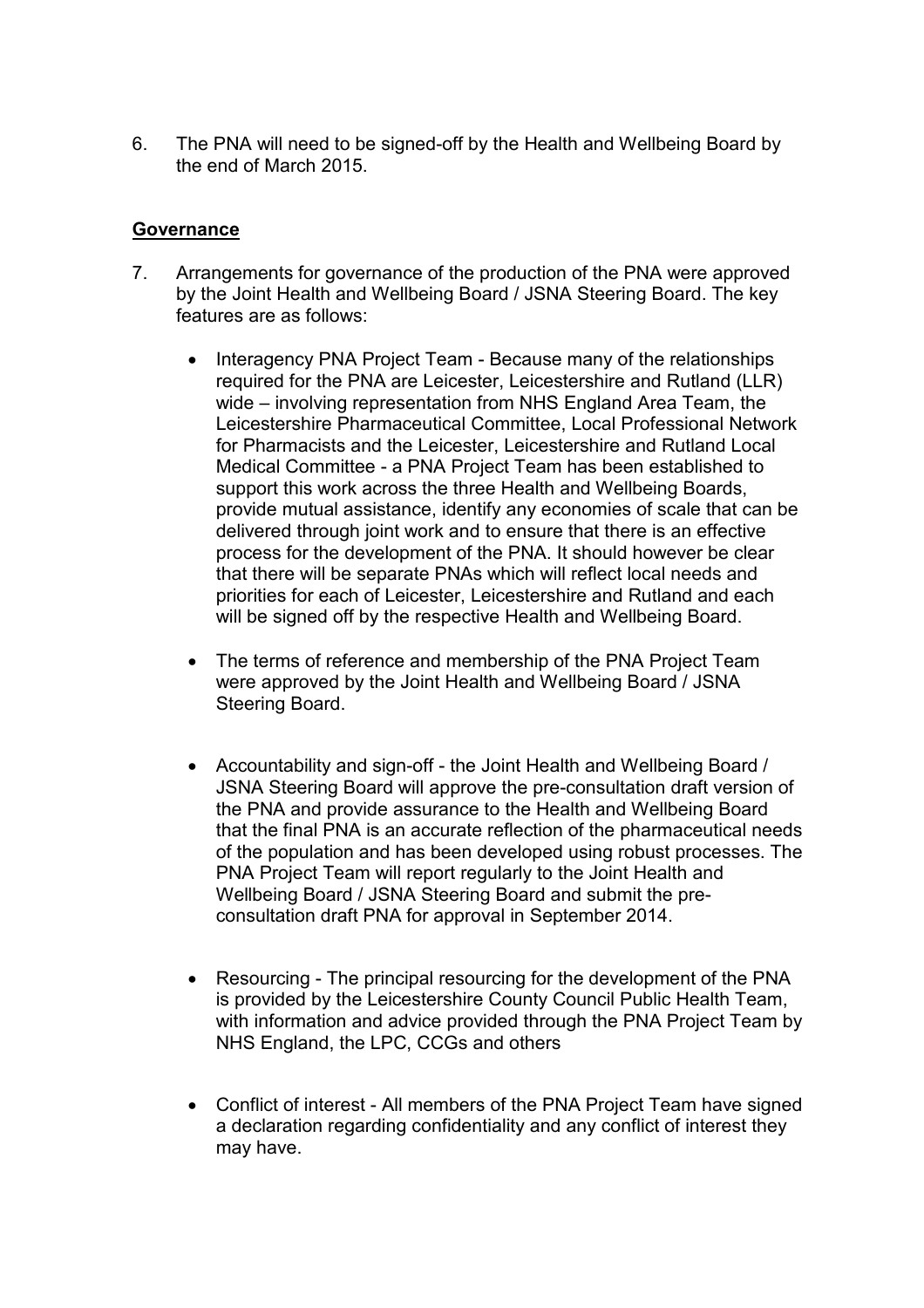## **Consultation**

- 8. The PNA is subject to a 60 day statutory consultation period which will start in the second half of September 2014. Regulation 8 of the Pharmaceutical Services Regulations specifies that the Health and Wellbeing Board must consult with the following :-
	- the Local Pharmaceutical Committee
	- the Local Medical Committee
	- any persons on the pharmaceutical lists and any dispensing doctors list for its area
	- any LPS chemist in its area with whom the NHS England has made arrangements for the provision of any local pharmaceutical services
	- Healthwatch, and any other patient, consumer or community group in its area which in the view of the Health and Wellbeing Board has an interest in the provision of pharmaceutical services in its area;
	- any NHS trust or NHS foundation trust in its area
	- the NHS England
	- any neighbouring HWB.
- 9. Health and Wellbeing Boards must consult the above at least once during the process of developing the PNA. Those being consulted can be directed to a website address containing the draft PNA but can, if they request, be sent an electronic or hard copy version.
- 10. The draft PNA will be published on the Leicestershire County Council Website and views invited more widely than that of only the statutory consultees. The three local authorities have also commissioned engagement support to supplement the consultation mechanisms of each local authority through GEM CSU which will include an engagement plan that seeks user and stakeholders views as part of the development of the PNA and which fulfils the requirements of the statutory consultation.

## **Content and Timescales**

11. The regulations and guidance provide guidance on content and this has been reflected in the overview of proposed content of the PNA provided in Appendix B. Appendix B also provides the project timescales. The project plan is tight with respect to delivering a signed off PNA by the 31st March 2015. The PNA Project Team will monitor this and report any issues of concern to Joint Health and Wellbeing Board / JSNA Steering Board.

## **Equality Impact Assessment**

12. The PNA will be subject to an EIA.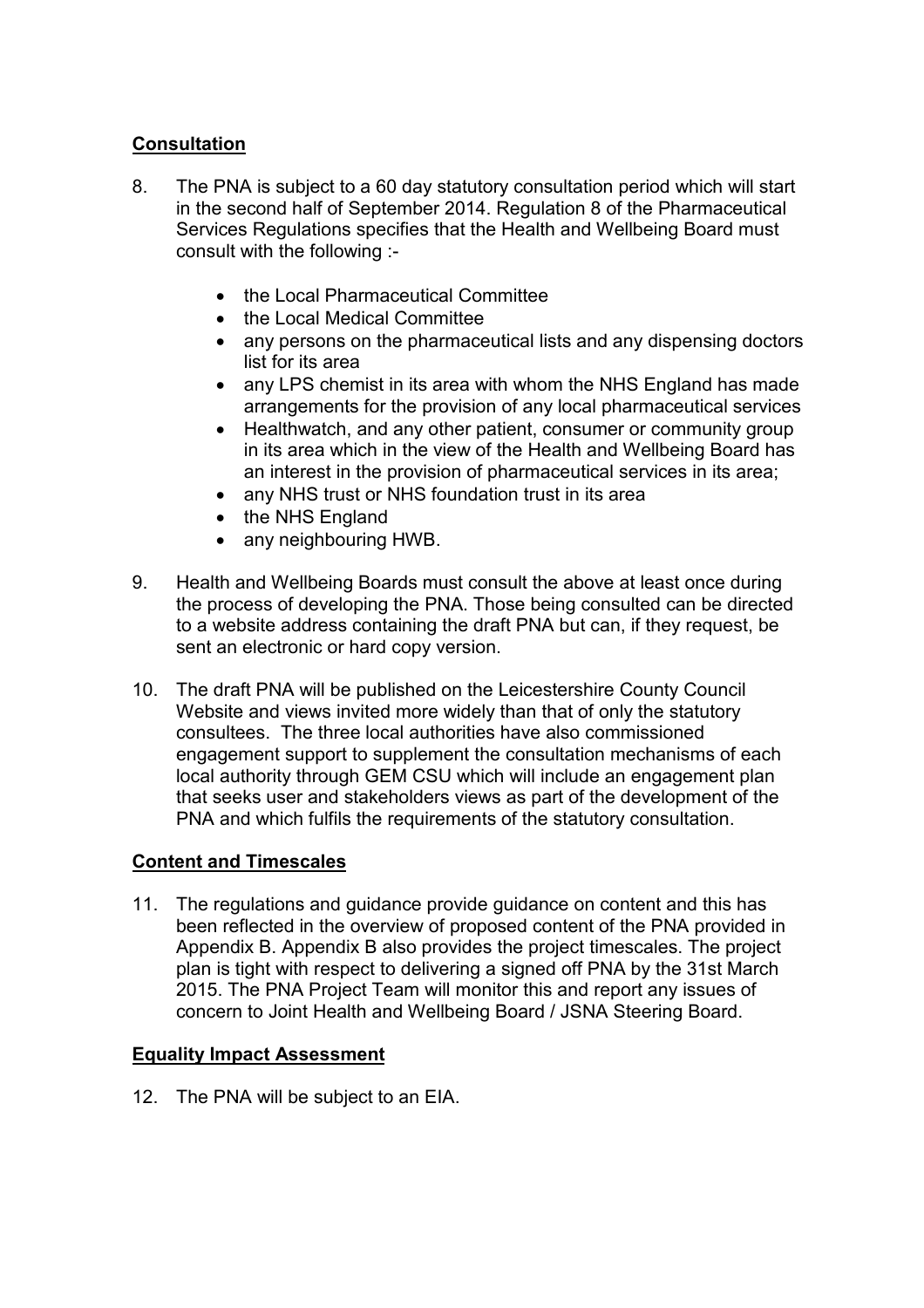## **Recommendations**

It is recommended:

- That the report be noted;
- That further progress reports be presented to the Board along with the final Pharmaceutical Needs Assessment report in March 2015 for approval.

#### **Officers to Contact**

Mike Sandys, Public Health mike.sandys@leics.gov.uk 0116 3055439 Janine Dellar, Public Health Janine.dellar@leics.gov.uk 0116 3054257

#### **Appendices:**

Appendix A – Pharmaceutical Needs Assessment Project Team, Terms of Reference

Appendix B – Pharmaceutical Needs Assessment – Working Outline and Timescale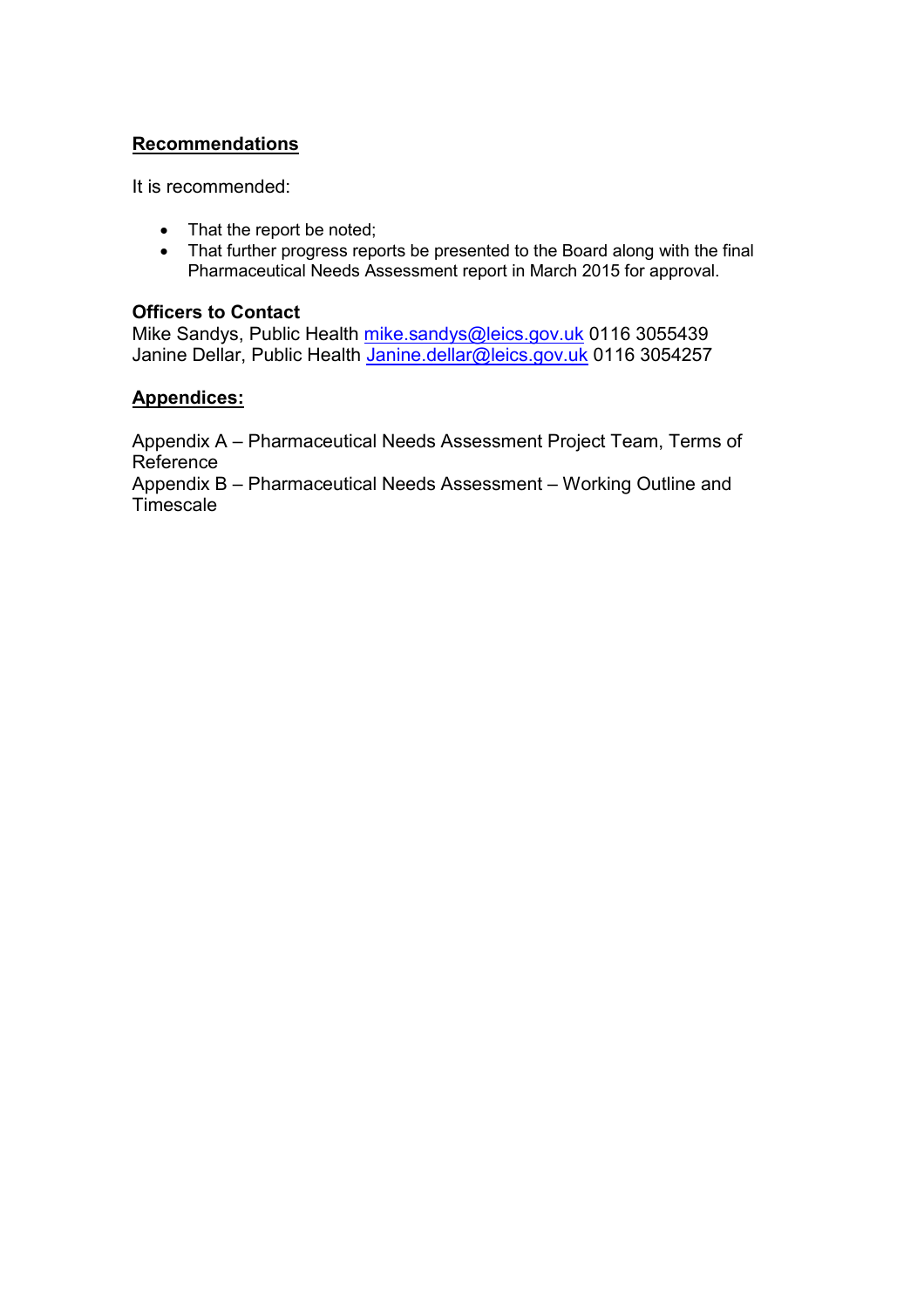#### **APPENDIX A LEICESTER CITY COUNCIL, LEICESTERSHIRE COUNTY COUNCIL, RUTLAND COUNTY COUNCIL**

## **PHARMACEUTICAL NEEDS ASSESSMENT PROJECT TEAM**

#### **TERMS OF REFERENCE**

#### **Purpose:**

The Pharmaceutical Needs Assessment (PNA) is a legal duty of the Health and Wellbeing Board (HWB) and each HWB will need to publish its own revised PNA for its area by  $1<sup>st</sup>$  April 2015.

The purpose of this project team is to identify opportunities to work together across Leicester, Leicestershire and Rutland to jointly develop PNA across the three HWBs and to identify areas where there are key benefits to working together.

The team will set the timetable for the development of the PNA, agree the format and content of the PNA and ensure that each PNA fulfils statutory duties around consultation for the PNA.

The team will be a task and finish group, meeting between March 2014 and March 2015.

## **Key responsibilities:**

- To oversee the PNA process across the three Health and Wellbeing Board areas
- To ensure that the development of the PNA meets the statutory duties of the HWBs
	- o To support the three HWBs in the development of their PNAs by working collaboratively across the LLR area to ensure that the evidence base is effective and joined up to better support NHS England, CCGs and Local Authorities in their commissioning decisions
- To ensure active engagement from all stakeholders
- To communicate to a wider audience how the PNA is being developed
- To ensure that the PNA addresses issues of provision and identifies need
- To map current provision of pharmaceutical services
- To identify any gaps in pharmaceutical provision
- To map any future provision

#### **Governance:**

The three Health and Wellbeing Boards are each responsible for ensuring that there is a PNA for its area. The governance is as follows:

• Leicester City Council – The Leicester Joint Integrated Commissioning Board (JICB) has responsibility on behalf of the Leicester Health and Wellbeing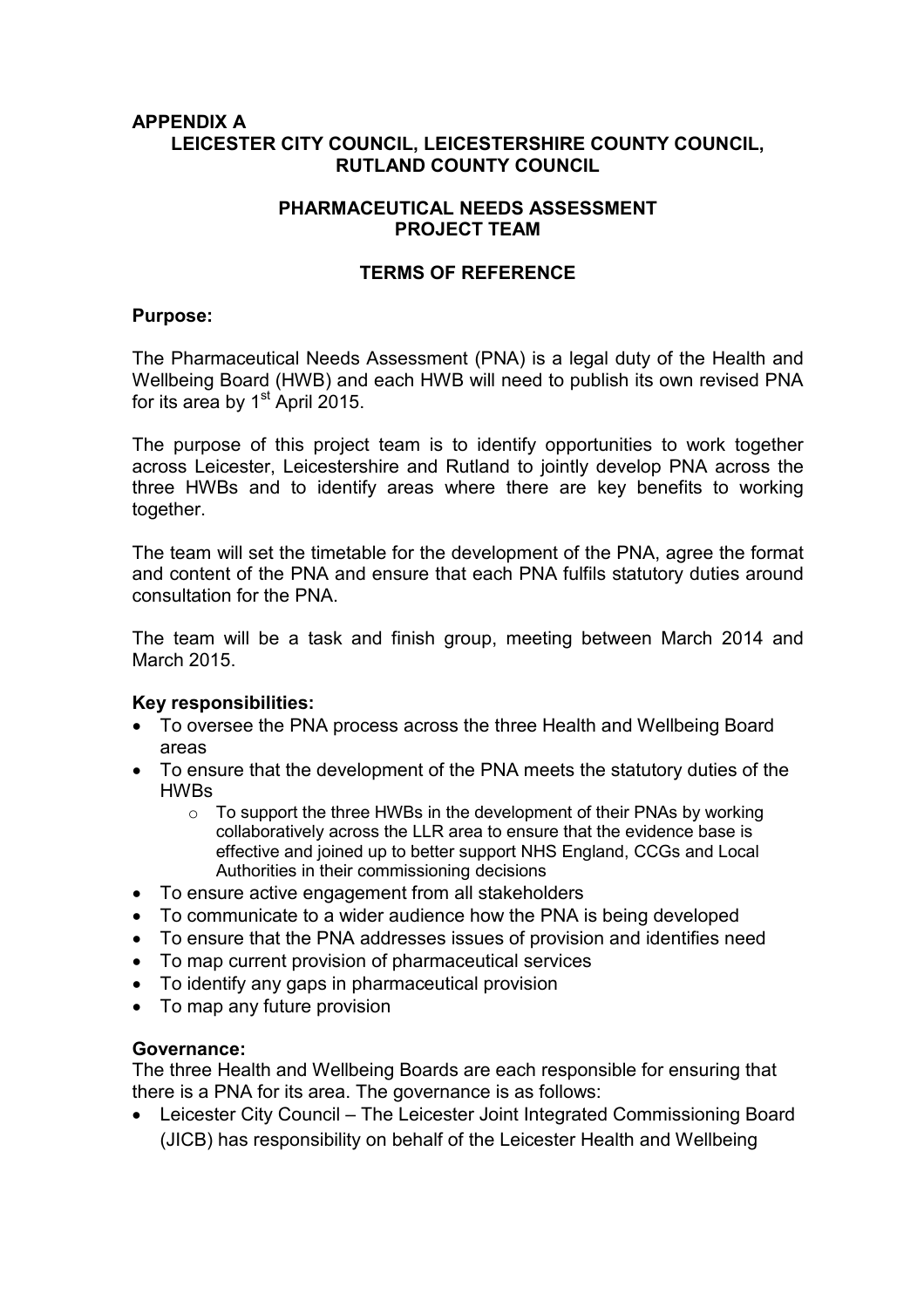Board with ensuring the PNA is conducted according to the legislation. There will be direct reporting between this group and the JICB.

- Leicestershire County Council the Health and Wellbeing Board have tasked the JHWS/ JSNA Steering Board with ensuring the PNA is conducted according to the legislation and there will be direct reporting between this meeting and the JHWS/ JSNA Steering Board
- Rutland County Council the Health and Wellbeing Board have tasked the Executive Group with ensuring that the PNA is conducted according to the legislation and there will be direct reporting between this meeting and the Executive.
- The project team will be chaired by the lead for PNA at Leicester City Council.

## **PNA Project Team membership:**

- Local Authority PNA Leads Rod Moore, Leicester City Council , Chair Janine Dellar, Leicestershire County Council Katy Lynch/ Gabi Price, Rutland County Council
- NHS England Salim Isaak, Pharmacy Contracts Manager, NHS England
- Local Pharmaceutical Committee Rosemary Plum, Chief Officer and Secretary
- Local Professional Network for Pharmacists Avril McDermot
- Clinical Commissioning Groups Phyllis Navti, Medicines Management, East Leicestershire and Rutland CCG Jasmeen Islam, Medicines Management, West Leicestershire CCG Lesley Gant, Medicines Management, Leicester City CCG
- HealthWatch To be confirmed
- Public Health Intelligence leads Helen Reeve, Leicester City Council Carrie Pailthorpe, Leicestershire County Council Gabbi Price, Leicestershire County Council
- Local Medical Committee GP representative to be confirmed

NB: Membership will be reviewed regularly and may be extended by agreement of the Steering Board members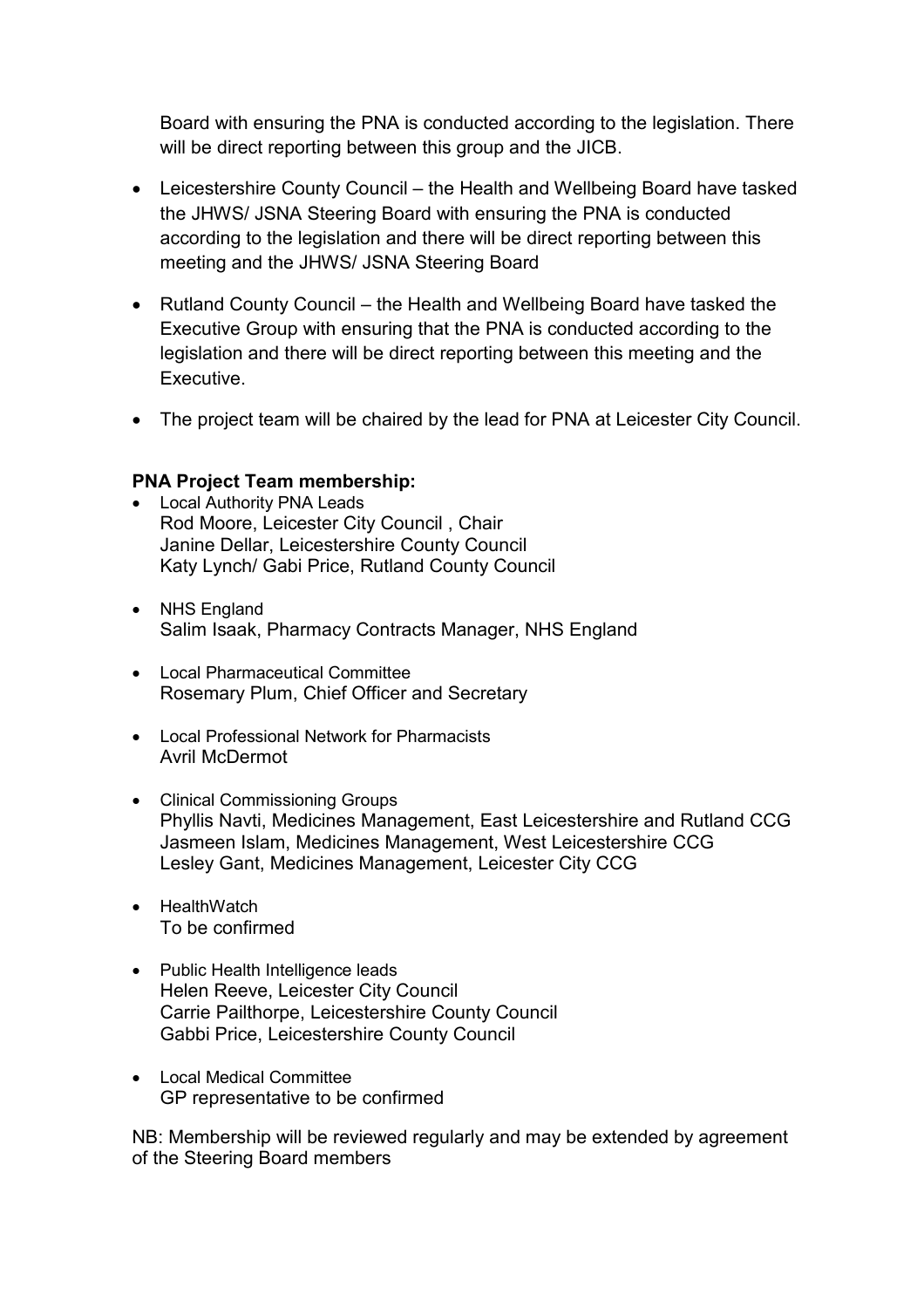**Frequency of meetings:** five meetings to be arranged – March 2014, April 2014, June 2014, September 2014, December 2014.

Additional meetings may be required between March 2014 and June 2014 as this will be the main development phase of the PNA.

#### **Support arrangements:**

The meetings will be minuted with support alternating between Leicester City and Leicestershire County Council.

#### **Confidentiality**

An undertaking of confidentiality will be signed by non-Local Authority employed group members.

During the period of membership of the Steering Group members may have access to information designated by the Local Authorities or other members as being of a confidential nature and which must not be divulged, published or disclosed without prior written consent. Improper use of or disclosure of confidential information will be regarded as a serious disciplinary matter and will be referred back to the employing organisation. For the avoidance of doubt as to whether an agenda item is confidential all papers will be marked as confidential before circulation to the group members.

#### **Declarations of Interest**

Where there is an item to be discussed, where a member could have a commercial or financial interest, the interest is to be declared and formally recorded in the minutes of the meeting.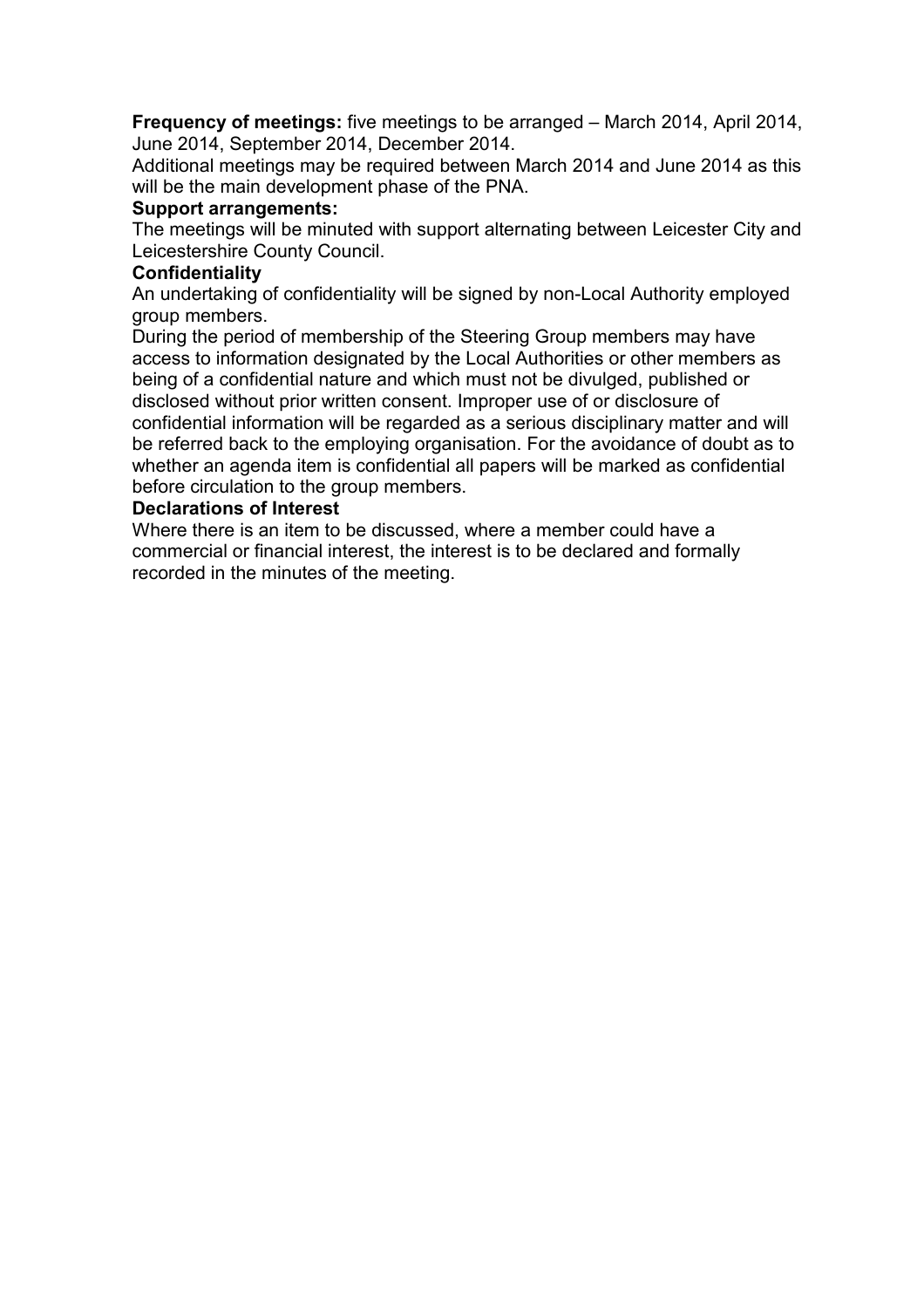# **APPENDIX B**

# **PHARMACUETICAL NEEDS ASSESSMENT – WORKING OUTLINE AND TIMESCALE**

## **Purpose**

- 1. To support local commissioners in deciding on the provision of NHS funded services through community pharmacies in Leicester. These services are part of the local healthcare provision and affect NHS and Local Authority budgets.
- 2. To support the NHS England-Leicestershire and Lincolnshire Area Team in the determination of market entry decisions.
- 3. To provide a robust governance framework should a market entry decision are contested or challenged legally by an applicant or by existing NHS contractors.
- 4. To provide a source of relevant reference to Leicester, Leicestershire and Rutland local authorities, clinical commissioning groups and NHS England for the commissioning of any future of local pharmaceutical services.

## **Publication Outline**

The PNA will review and include:

- Existing pharmacy provision and services including dispensing, health care and lifestyle advice, medicines reviews and information and implementation of public health messages and services.
- Dispensing by GP surgeries.
- Services available in neighbouring Health and Wellbeing Board areas that could affect the need for services.
- Demographics of the relevant population shown as a whole and more specifically by locality with clear indication of needs specific to each area.
- Gaps in the provision of services, taking into account future requirements, that could be met by providing more pharmacies or pharmacy services.
- Local area maps locating pharmacies and pharmaceutical services.

The PNA will not include:

• Prison pharmaceutical services;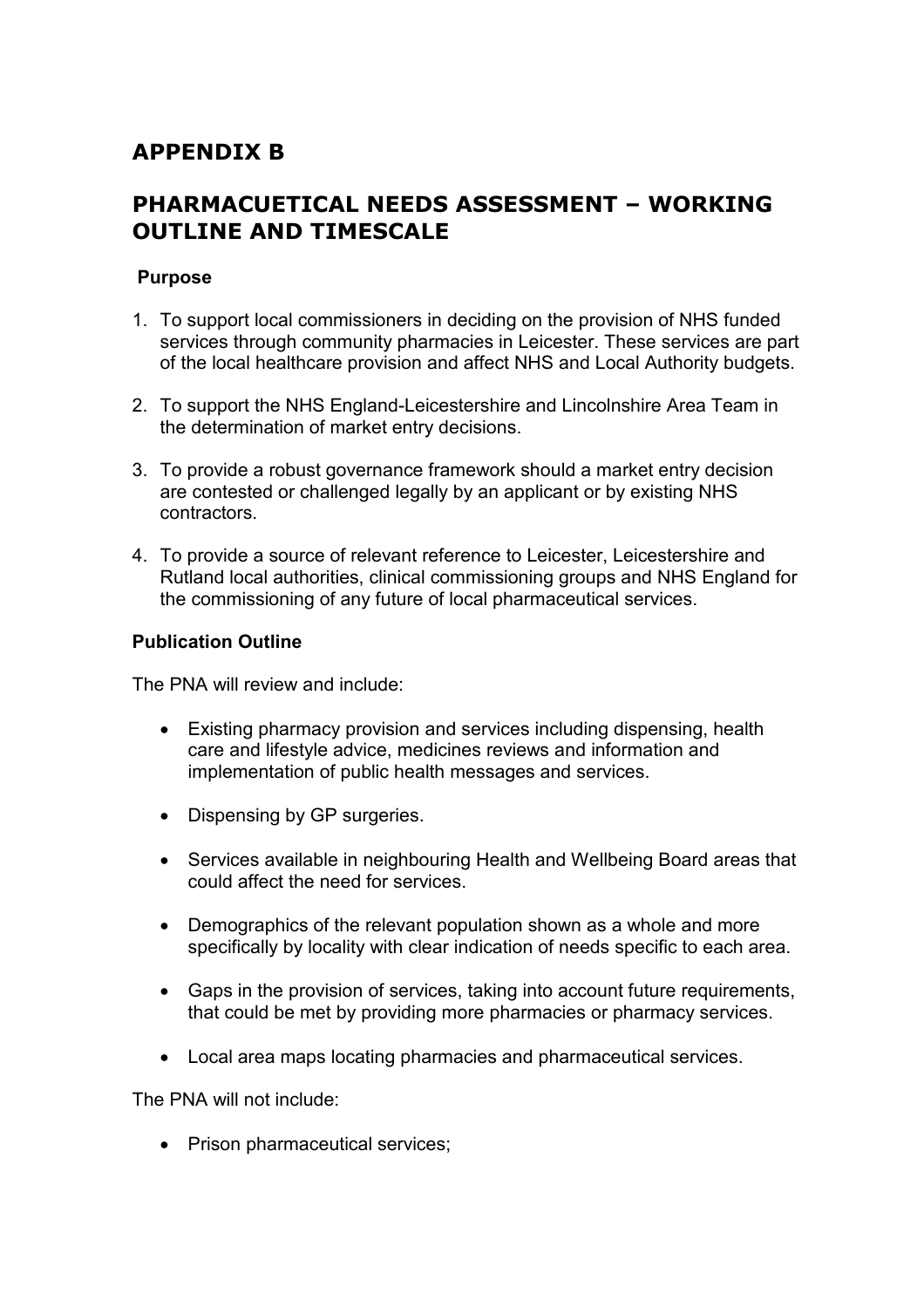• Hospital pharmacies.

## **The published document will cover the following key areas of review (this list is a guide and will evolve alongside the development of report):**

- 1. Context for the Pharmaceutical Needs Assessment
- 2. Description of current services
	- 2.1. Essential Services
		- Dispensing
		- Repeat Dispensing
		- Disposal of Unwanted Medication
		- Promotion of Healthy Lifestyles
		- Sign Posting
		- Support for Self Care
		- Clinical Governance
	- 2.2. Advanced Services these are optional services that are commissioned nationally by NHS England through the core contract
		- Medicine Use Review (MUR)
		- New Medicines Services (NMS)
		- Appliance use reviews (AUR)
		- Stoma Appliance Customisation Service
	- 2.3. Enhanced Services which are locally commissioned(list is an example)
		- Out of Hours Services
		- Supply of Palliative Care Drugs
		- Minor Ailment Scheme
		- Advice and Support to Care Homes
		- Emergency Hormonal Contraception (EHC)
		- Chlamydia Screening
		- Stop Smoking Services
		- Alcohol Brief Interventions
		- NHS Health Checks
		- Flu vaccinations
		- Supervised Consumption
		- Needle Exchange
		- Healthy living pharmacys
	- 2.4. Pharmacies facilities
		- Wheelchair access
		- Access to disabled car parking within 100m
		- Private consultation rooms
		- Customer toilets
		- IT facilities
		- Foreign languages spoken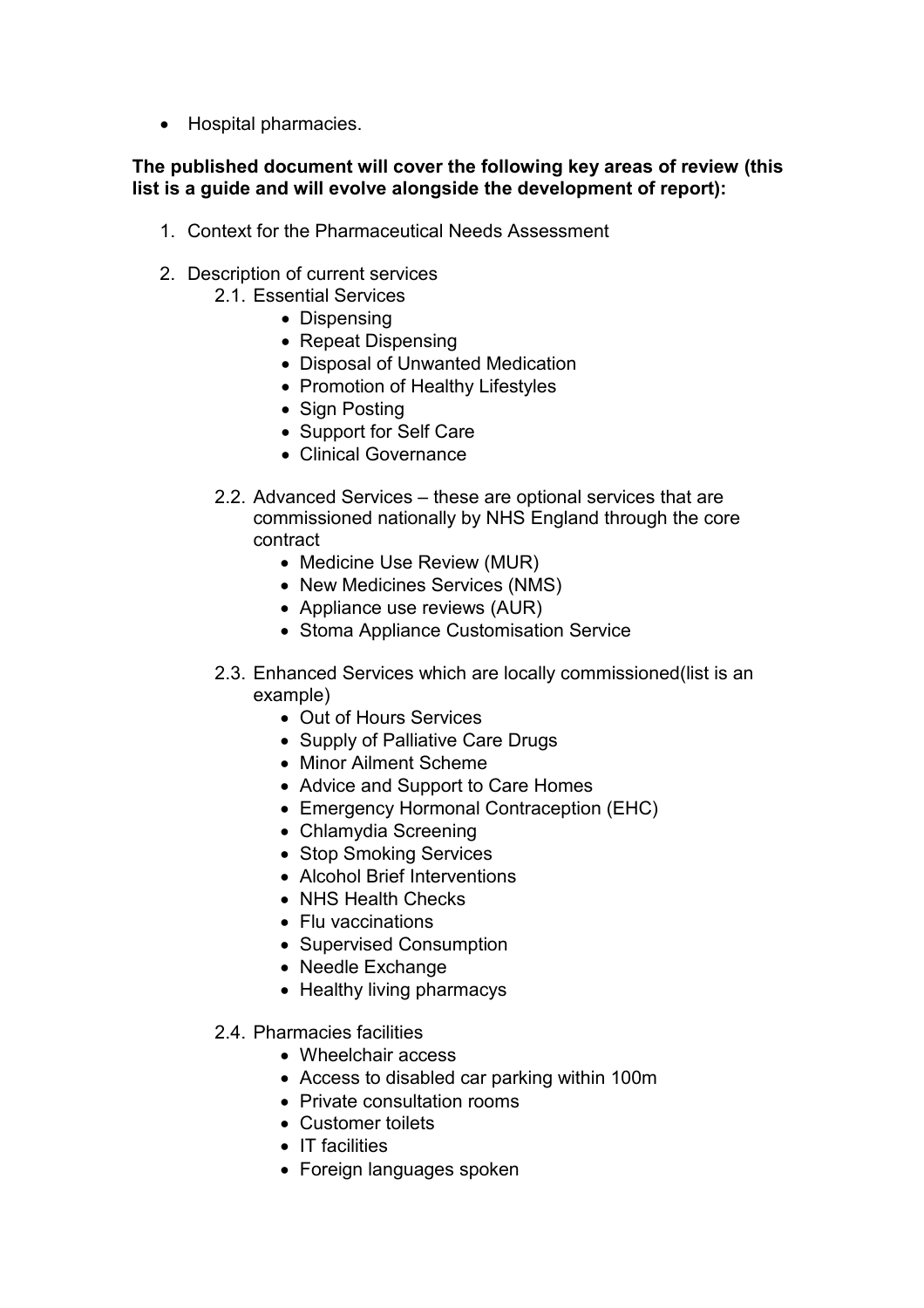- 2.5. Different types of pharmacy contract
	- Internet/distance selling
	- 100 hour dispensing
	- Dispensing practices
	- Dispensing appliance contractors
	- One-Stop primary care centres
	- Cross-border pharmacies affecting local population
	- Hospital pharmacy discharge medication arrangements
	- Prison pharmacy arrangements
	- Rurality
- 3. Each local authority will produce an overarching health needs document as part of their JSNA process which will inform the PNA.
	- 3.1. Local Health Needs
		- This will be the section that identifies the health needs that need to inform the commissioning of the pharmaceutical needs assessment – so the interpretation of the health needs document into the services that can be commissioned through community pharmacy
		- For example, mapping of teenage pregnancy hotspot wards to EHC provision.
		- Include a review of patients that are not within a 10 minute drive time or a 20 minute walk time of a pharmacy
		- Leicestershire and Rutland need to include a section on rurality and the changes to the areas designated as rural linked to the existing PNA
- 4. Changes to demography, services, etc that will effect pharmaceutical needs
	- Demographic changes
	- Planning intentions and housing developments
	- Care homes and retirement villages
	- Issues such as the impact of the co-operative pharmacy plans
- 5. Key Strategic Priorities
	- Local Authority JHWS
	- NHS England Primary Care Strategy
	- Better Care Fund
	- Better Care Together 5 year strategy
	- CCG 5 year plans
- 6. Neighbouring and Regional Services
- 7. Engagement
- 8. Conclusions
- 9. Recommendations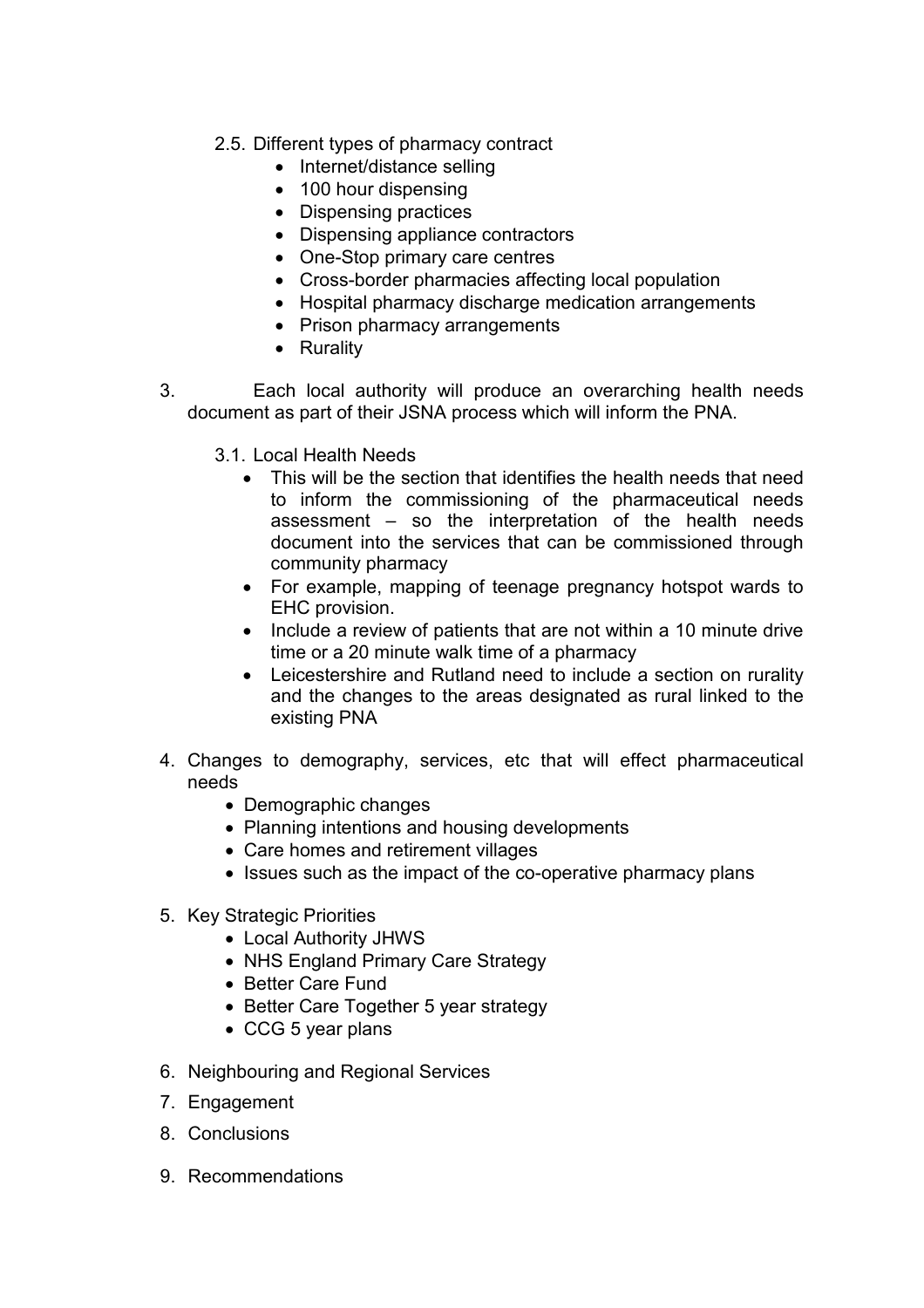- 10. Equality Impact Assessment
- 11. Table of Abbreviations/Glossary
- 12. Appendices

## **Implementation**

## **Project Schedule – Under Development**

## **Stage 1 – Project implementation (1st - 31st March 2014)**

| <b>Milestone</b>                        | <b>Complete</b>        |
|-----------------------------------------|------------------------|
| Formally initiate project               | 24 <sup>th</sup> March |
| <b>Establish Project Team</b>           | $24th$ March           |
| Set up project templates                | 24 <sup>th</sup> March |
| Confirm recruitment of key project team | 31 <sup>st</sup> March |
| members                                 |                        |

## **Stage 2 – Stakeholder Consultation & Initial Document Drafts (1st April – 15th August 2014)**

| <b>Milestone</b>                     | <b>COMPLETE</b>  |
|--------------------------------------|------------------|
| Draft PNA template (contents) agreed | $2nd$ May 2014   |
| Draft risk register                  | $2nd$ May 2014   |
| Develop engagement plan              | $17th$ June 2014 |
| <b>Equality Impact Assessment</b>    |                  |
| 1 <sup>st</sup> draft PNA document   |                  |
| Communications plan in place         |                  |

## **Stage 3 – Final Document Draft, Approval & Publication (16th August 2014 – 31st March 2015)**

| . 2 <sup>nd</sup> draft PNA - Full Document   |  |
|-----------------------------------------------|--|
| Start 60 day consultation                     |  |
| End of consultation period                    |  |
| Revised draft PNA document                    |  |
| Health and Wellbeing Board sign off (Thursday |  |